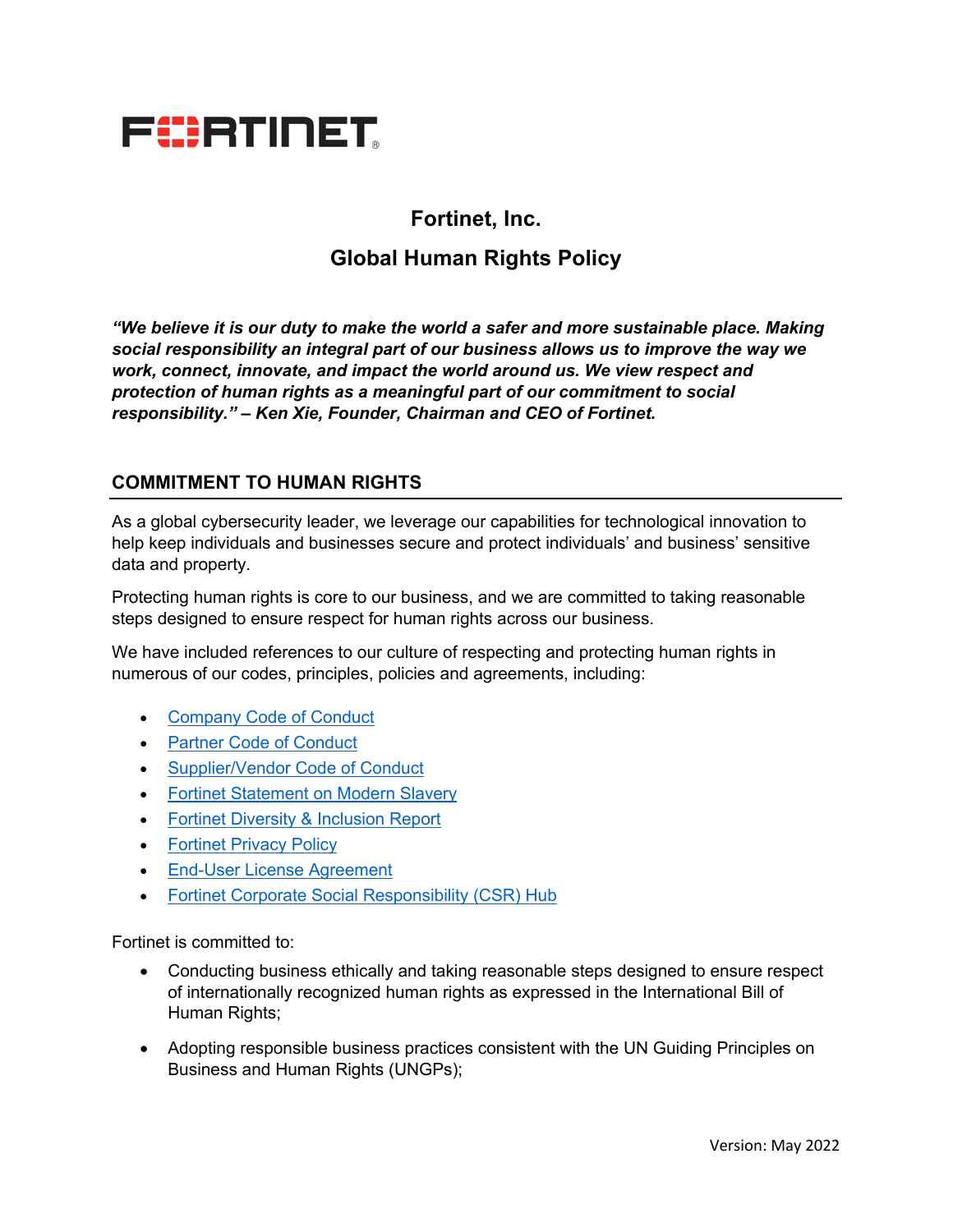- Implementing an ongoing human rights due diligence processes to help identify certain human rights risks and improve our human rights approach, and taking appropriate steps designed to mitigate the risks and improve our approach;
- Contributing to the protection of human rights by, among other actions, helping safeguard our customers' privacy and security online.

### **MEETING OUR COMMITMENTS**

We have set principles and policies that govern the actions and behavior of individuals and organizations within our value chain, including our suppliers, end-customer, channel partners, and employees, such as the following:

- **Our Supply Chain:** We work with our suppliers and contractors to help ensure that our products and services are built in workplaces that are safe and respectful for individuals' rights. Through our Global Supplier Code of Conduct and Contract Manufacturer agreement, we communicate our expectations regarding human rights and labor standards across our supply chain. We also exercise our diligence to assess and screen prospective Fortinet vendors and suppliers for human rights violations through a riskbased screening compliance process.
- **Our End Customers; Product Sales and Use:** We have a team dedicated to ensure compliance with trade compliance laws, such as laws prohibiting the sale of our products to certain countries, some of which have poor human rights records. A core purpose of our technology innovation and products is to help keep individuals and businesses secure and protect individuals' and business' sensitive data and property. We contractually commit our end-customers in our End-User License Agreement to agree that Fortinet's products and services cannot be used to engage in, or support in any way, violations or abuses of human rights. And through our Partner Code of Conduct, we set out expectations for our sales partners to respect human rights and labor standards.
- **Our Employees:** We respect the rights of our employees and we're committed to improving the diversity of our workforce with a strong focus on equity and inclusion. Our Company Code of Conduct outlines some of the employment standards we apply across Fortinet's business, such as equal opportunity, non-discrimination, and health and safety. We also aim to help build a diverse cybersecurity workforce with our efforts to close the cybersecurity skills gap.

### **GOVERNANCE**

Fortinet's CSR Committee will periodically review and update this policy, as appropriate, and track and report our human rights performance on an annual basis as part of our Sustainability Report.

Fortinet's CSR Committee, led by the Global Head of Sustainability & CSR, is responsible for overseeing compliance with Fortinet's Global Human Rights Policy, updating it, and monitoring its implementation and ensuring it is fully followed throughout Fortinet on a worldwide basis. We